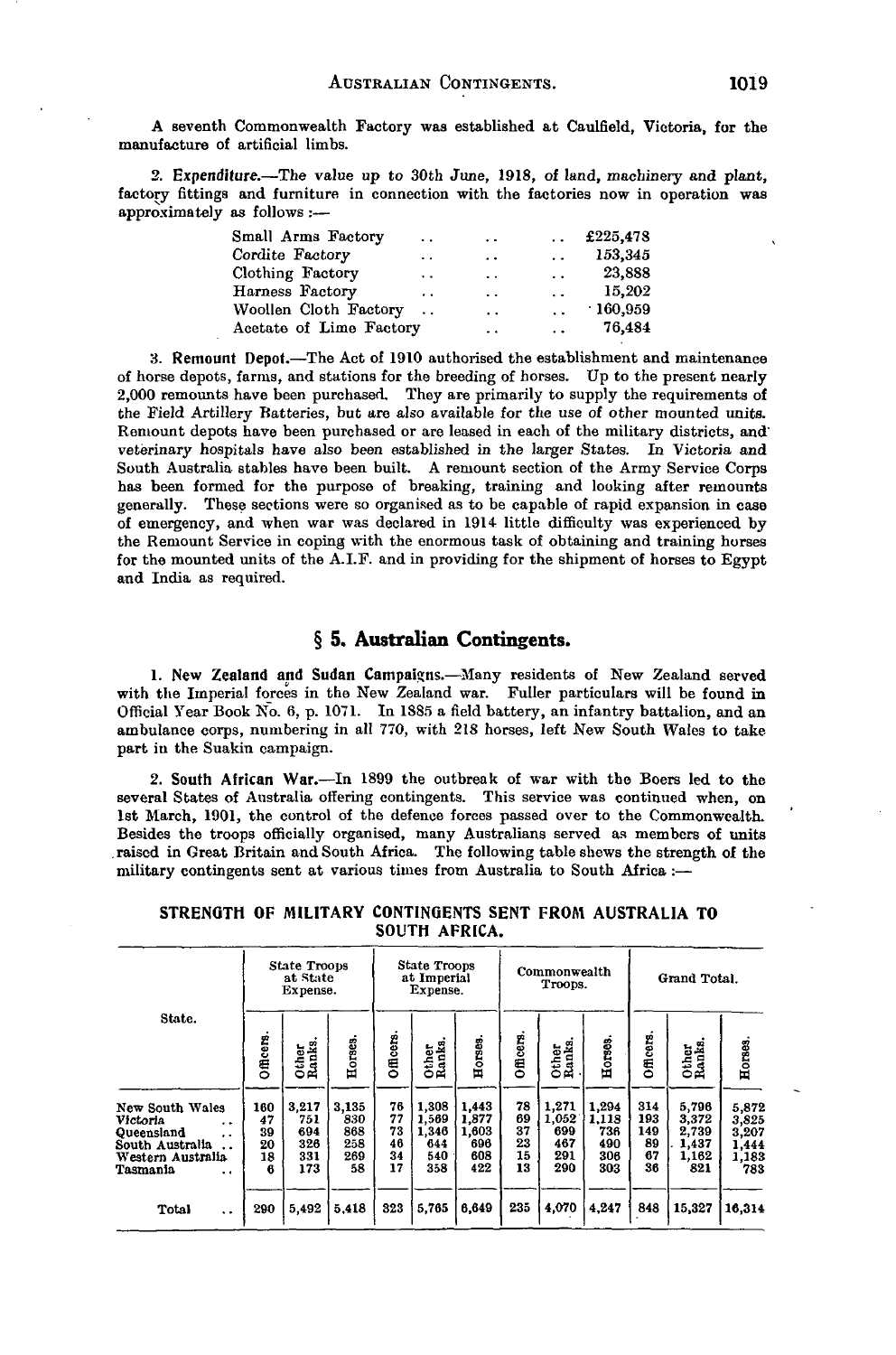.<br>There were, in addition, several special service officers attached, at the request of the colonial Governments, to the British forces; these officers served with the Imperial troops with a view to aiding the development of the Commonwealth forces, particularly in regard to the routine and administration of troops on service.

3. The China War, 1900.—The Home Government also accepted the offer of contingents from Australia on the outbreak of the Boxer rebellion in China. Naval volunteers were furnished by New South Wales and Victoria, and South Australia equipped a gunboat for the Imperial service. The strength of the New South Wales contingent was 260, and that of the Victorian 200, of all ranks.

4. The European War, 1914.—Upon the imminence of war between Great Britain and Germany, but prior to its actual outbreak, viz., on 3rd August, 1914, the .Commonwealth Government notified Great Britain of its readiness, in the event of war, to -place the vessels of the Australian Navy under the control of the British Admiralty when desired, and to despatch an expeditionary force of 20,000 men of any suggested composition to any destination desired by the Home Government, cost of despatch and maintenance to be borne by the Commonwealth. On 10th August, war having meanwhile On 10th August, war having meanwhile been declared on the 4th August, all vessels and all officers and seamen of the Royal Australian Naval Forces were transferred to the King's Naval Forces for the period of the •war. Upon the suggestion of the Imperial authorities it was decided that the composition of the expeditionary force of  $20,000$  should be a division, on the basis of the Imperial Army (of staff, three brigades, and divisional troops, but without howitzer brigade and heavy battery), and one light-horse brigade. After this force had been raised, the Commonwealth notified the Home Government that a further body of troops, comprising lines of communication units, supply units, and hospitals (about 2,000), first reinforcements (about 3,000), two additional light-horse brigades (about 4,000), an additional infantry brigade (about 4,500), and certain veterinary units, would be despatched. The first convoy left the rendezvous in Australian waters on 1st November, and landed in Egypt on 5th December, for the defence of that country—which was shortly afterwards ^proclaimed a British protectorate—and to undergo war training in the vicinity of Cairo. The second convoy left Australia late in December. After the departure of the second convoy, the system of despatching troops in convoys was discontinued. Troops continued to be sent overseas until the termination of the war. An expeditionary force was despatched to German possessions in the Pacific, and o'ther units to various places in the war zona

(i) *Australian Imperial Force.* Up to 31st December, 1918, the troops despatched from Australia for active service numbered 329,682. These were organised chiefly into the undermentioned units, some of which have since been disbanded or absorbed into -other units:—

(a) *Army Corps Troops*—

2 Army Corps Mounted Regiments.

- 2 Corps Cyclist Battalions. 3 Army Field Artillery Brigades. Army Field Artillery Signal Sub-sections. Army Corps Engineers, Army Corps Wireless Telegraph Section Engineers. Entrenching Battalion. *Property Services* Topographical Section. Provost Corps. (6) *Mounted Division*— 5 Light Horse Brigades (15 Regiments). 5 Machine Gun Squadrons. Field Squadron Engineers. 2 Field Troops Signal Squadron, 5 Signal Troops Mounted Divisional Train (A.S.C.). 2 Depot Units of Supply.
	- 5 Mobile Veterinary Sections^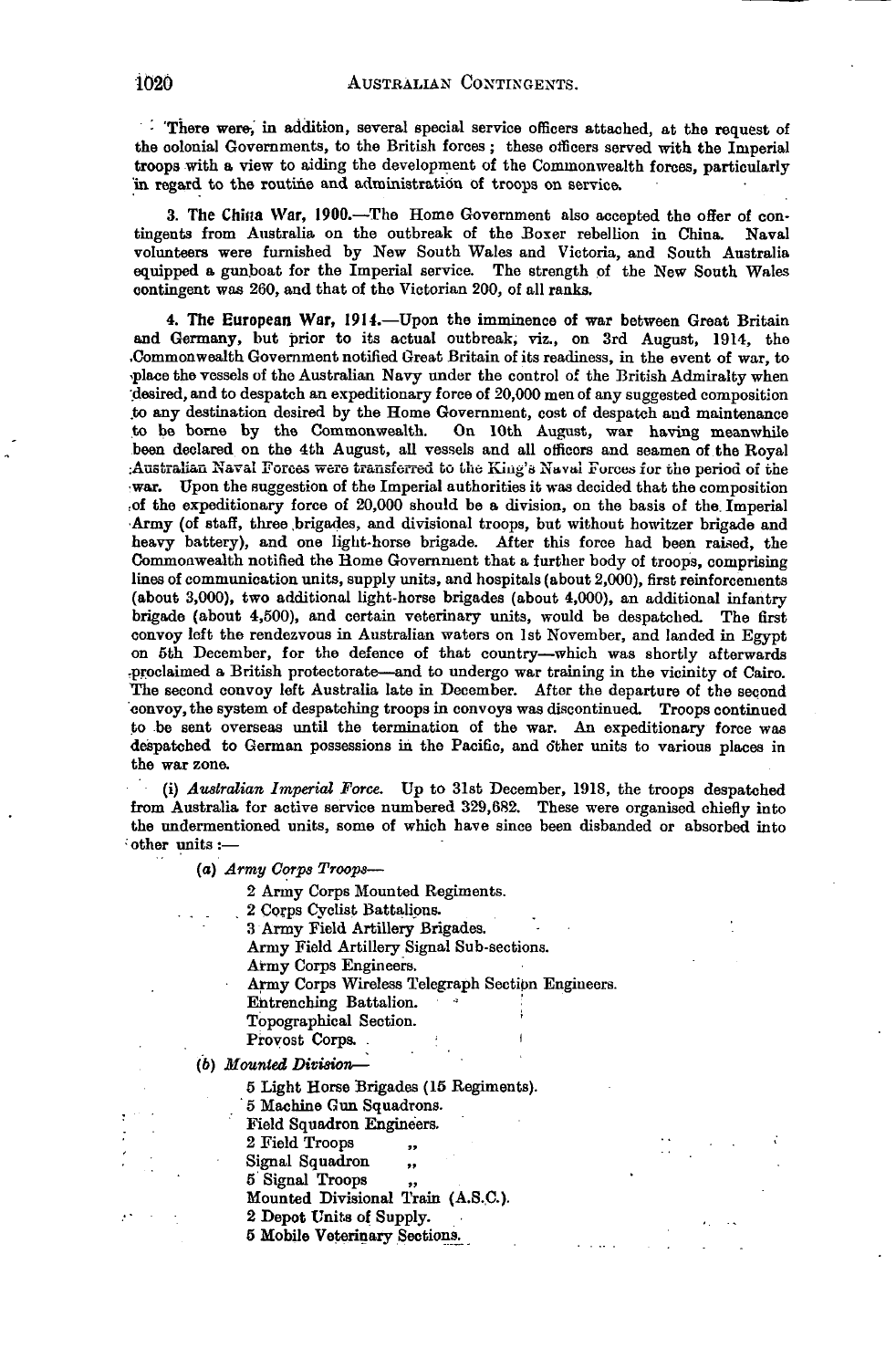$\frac{1}{2}$  ,  $\frac{1}{2}$  ,  $\frac{1}{2}$  $\mathbb{C} \rightarrow \mathbb{R}$ 

 $\mathbb{C}^*$  $\hat{\mathcal{S}}$ 

 $\cdot$ 

| (c) 5 Divisions- |                                                                                                                                                                                                                                                              |  |
|------------------|--------------------------------------------------------------------------------------------------------------------------------------------------------------------------------------------------------------------------------------------------------------|--|
|                  | 15 Infantry Brigades (60 Battalions).                                                                                                                                                                                                                        |  |
|                  | 5 Pioneer Battalions.                                                                                                                                                                                                                                        |  |
|                  | 5 Machine Gun Battalions (20 Companies).                                                                                                                                                                                                                     |  |
|                  |                                                                                                                                                                                                                                                              |  |
|                  | 10 Field Artillery Brigades (40 Batteries).                                                                                                                                                                                                                  |  |
|                  | 5 Divisional Ammunition Columns.                                                                                                                                                                                                                             |  |
|                  | 35 Trench Mortar Batteries.                                                                                                                                                                                                                                  |  |
|                  | 15 Field Companies Engineers.                                                                                                                                                                                                                                |  |
|                  | 5 Divisional Signal Companies Engineers.                                                                                                                                                                                                                     |  |
|                  | Wireless Signal Sections Engineers.                                                                                                                                                                                                                          |  |
|                  | 5 Divisional Trains, 20 Companies (A.S.C.).                                                                                                                                                                                                                  |  |
|                  | 5 Field Bakeries.                                                                                                                                                                                                                                            |  |
|                  | 5 Field Butcheries.                                                                                                                                                                                                                                          |  |
|                  | 25 Depot Units of Supply.                                                                                                                                                                                                                                    |  |
|                  | Motor Ambulance Workshop.                                                                                                                                                                                                                                    |  |
|                  | 5 Mobile Veterinary Sections.                                                                                                                                                                                                                                |  |
|                  | 15 Field Ambulances.                                                                                                                                                                                                                                         |  |
|                  | 5 Sanitary Sections.                                                                                                                                                                                                                                         |  |
|                  | 5 Infantry Base Depots.                                                                                                                                                                                                                                      |  |
|                  |                                                                                                                                                                                                                                                              |  |
|                  | (d) Miscellaneous Units-                                                                                                                                                                                                                                     |  |
|                  | Siege Artillery Brigade (2 Batteries).                                                                                                                                                                                                                       |  |
|                  | 4 Service Flying Squadrons.                                                                                                                                                                                                                                  |  |
|                  | 4 Training Flying Squadrons.                                                                                                                                                                                                                                 |  |
|                  | Aeroplane Squadron (§ Flight) for service in Mesopotamia.                                                                                                                                                                                                    |  |
|                  | Mining Corps (3 Companies).                                                                                                                                                                                                                                  |  |
|                  | 3 Tunnelling Companies.                                                                                                                                                                                                                                      |  |
|                  | Electrical and Mechanical Mining and Boring Company.                                                                                                                                                                                                         |  |
|                  | Naval Bridging Train.                                                                                                                                                                                                                                        |  |
|                  | Divisional Ammunition Park.                                                                                                                                                                                                                                  |  |
|                  | 5 Divisional Supply Columns (Mechanical Transport).                                                                                                                                                                                                          |  |
|                  | Reserve Park.                                                                                                                                                                                                                                                |  |
|                  | Armoured Motor Car Section.                                                                                                                                                                                                                                  |  |
|                  | Railway Supply Detachment.                                                                                                                                                                                                                                   |  |
|                  | 3 Light Railway Operating Companies.                                                                                                                                                                                                                         |  |
|                  | 3 Broad-gauge Railway Operating Companies.                                                                                                                                                                                                                   |  |
|                  | 2 Remount Units.                                                                                                                                                                                                                                             |  |
|                  | Remount Section.                                                                                                                                                                                                                                             |  |
|                  | 2 Veterinary Sections.                                                                                                                                                                                                                                       |  |
|                  | Veterinary Hospital.                                                                                                                                                                                                                                         |  |
|                  | Wireless Signal Squadron Engineers for service in Mesopotamia.                                                                                                                                                                                               |  |
|                  | 3 Battalions Imperial Camel Corps (12 Companies).                                                                                                                                                                                                            |  |
|                  | Camel Brigade Field Ambulance.                                                                                                                                                                                                                               |  |
|                  | Cavalry Divisional Signal Squadron Engineers for service in Mesopotamia.                                                                                                                                                                                     |  |
|                  | 4 General Hospitals.                                                                                                                                                                                                                                         |  |
|                  | 3 Casualty Clearing Stations.                                                                                                                                                                                                                                |  |
|                  | 3 Auxiliary Hospitals.                                                                                                                                                                                                                                       |  |
|                  | 2 Stationary Hospitals.                                                                                                                                                                                                                                      |  |
|                  | Dermatological Hospital.                                                                                                                                                                                                                                     |  |
|                  | Salvage Corps.                                                                                                                                                                                                                                               |  |
|                  |                                                                                                                                                                                                                                                              |  |
|                  |                                                                                                                                                                                                                                                              |  |
|                  |                                                                                                                                                                                                                                                              |  |
|                  |                                                                                                                                                                                                                                                              |  |
|                  |                                                                                                                                                                                                                                                              |  |
|                  |                                                                                                                                                                                                                                                              |  |
|                  |                                                                                                                                                                                                                                                              |  |
|                  | Army Ordnance Corps.<br>Army Ordnance Corps (I.O.M. Section).<br>2 Hospital Ships.<br>Dental Services.<br>Nursing Services.<br>Other Administrative, Training and Departmental Units.<br>Naval and Military Expeditionary Force (for service in New Guinea). |  |

*Troops in Training.—*In addition to the above units, on the llth November, 1918, the date of signing of the armistice, 7,442 troops were in training throughout Australia in preparation for despatch to the front.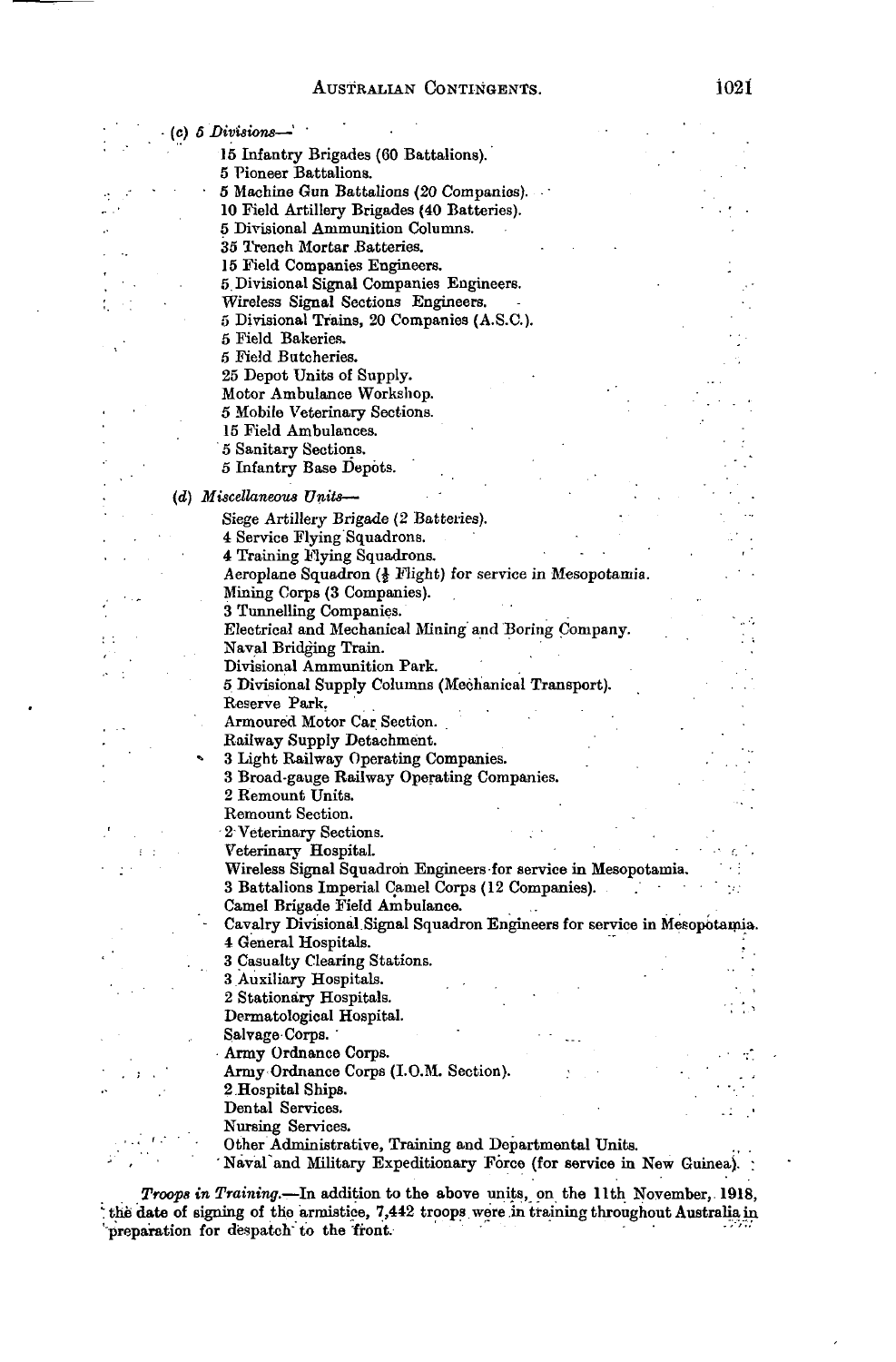*Reinforcements.*—Reinforcements were despatched monthly for all units of the A.I.F., and from time to time as required for the troops serving in Mesopotamia and German New Guinea.

(ii) *The Dardanelles, France, and Flanders.* Towards the end of April, 1915, a body of Australian troops left Egypt for the Dardanelles, and on the 25th April came under fire. Acting in conjunction with British, Indian, and French troops, and under the command of General Sir Ian Hamilton, who, as Inspector-General of Oversea Forces, had visited Australia shortly before the outbreak of war (see Official Year Book No. 7, p. 1067), they attacked the positions on Gallipoli Peninsula (Dardanelles). The operation was regarded as formidable, but the allied troops effected a landing in the face of determined resistance. Towards the end of 1915, it was decided to evacuate the Gallipoli Peninsula, which difficult operation was successfully carried out, so far as the Australian troops were concerned, on the 20th December, 1915.

The Australian troops from the Dardanelles, after a brief rest in Egypt, were used for the defence of Egypt and the Suez Canal, taking up a line of trenches in Sinai desert, about ten miles east of the Canal, and roughly parallel with it. Other divisions were formed in Egypt from the troops who had been despatched as monthly reinforcements for the Gallipoli Campaign, but who, when the withdrawal had been decided upon, were massed at Tel-el-Kebir. The 1st and 2nd divisions were consolidated and reorganised, and the 4th and 5th divisions were organised and trained. In April and the following months, these four divisions were transferred to France, leaving the Light Horse (except two regiments who were joined with the infantry divisions to act as divisional cavalry) in Egypt. A further division, the 3rd, raised in Australia and trained in England, moved over to France towards the end of 1916.

For the first few weeks on the Western front, the Australians were in a quiet sector. about Armentières, Laventie, Wytschaete, and Messines. In July, 1916, an engagement at Fleurbaix proved costly to one of the divisions, but it prevented the German reserves from going south to the Somme, where British and French troops attacked the enemy with the object of easing the pressure of the German onslaught on Verdun. Pozières and the Thiepval Ridge fell to the Australians, strenuous counter-attacks proving futile. Mouquet Farm, on the ridge, changed hands repeatedly at short intervals, but was ultimately held by Australian troops, though only after a heavy toll in lives had been taken. After continuous fighting, the position was consolidated, and by the end of August was definitely won. After, a short rest in the vicinity of Ypres, October found four divisions of the Australian army again on the Somme, where they remained through the winter months.

In March, 1917, Australian troops attacked to the north of the Somme, pushing back the enemy, and capturing Bapaume and Peronne. The Germans fell back on the Hindenburg line, where they were attacked in exceptionally strong positions near Lagnicourt in April.

In the assault on the Bullecourt-Queant redoubt—a most important junction-point in the German line—the Australians were subjected to intense artillery fire and a succession of rapid and determined counter-attacks, notwithstanding which, Bullecourt was taken, though a week elapsed from the time the first troops fought their way in until the occupation was completed. The position was held, despite the most strenuous efforts of the Germans to retake it.

Meanwhile the Tunnelling Corps had, in months of laborious work on the Flanders front, mined the Messines Ridge and Hill 60. All was ready by June, and a tremendous explosion which blew the Hill out of existence, was followed by an attack of the 3rd division, in which the high ground around Wytschaete and Messines was taken. Some guns were also captured in the vicinity of Bethlehem Farm.

In September great activity was again shown on the Ypres front. Polygon Wood fell to a desperate onslaught, unrelieved by no less desperate enemy counter-attacks. Within a few days, Zonnebeke was also taken.

In the attack on Passchendaele Ridge in October, nearly 100,000 Australian troops were engaged. At a heavy sacrifice, these troops overcame all difficulties, and pushed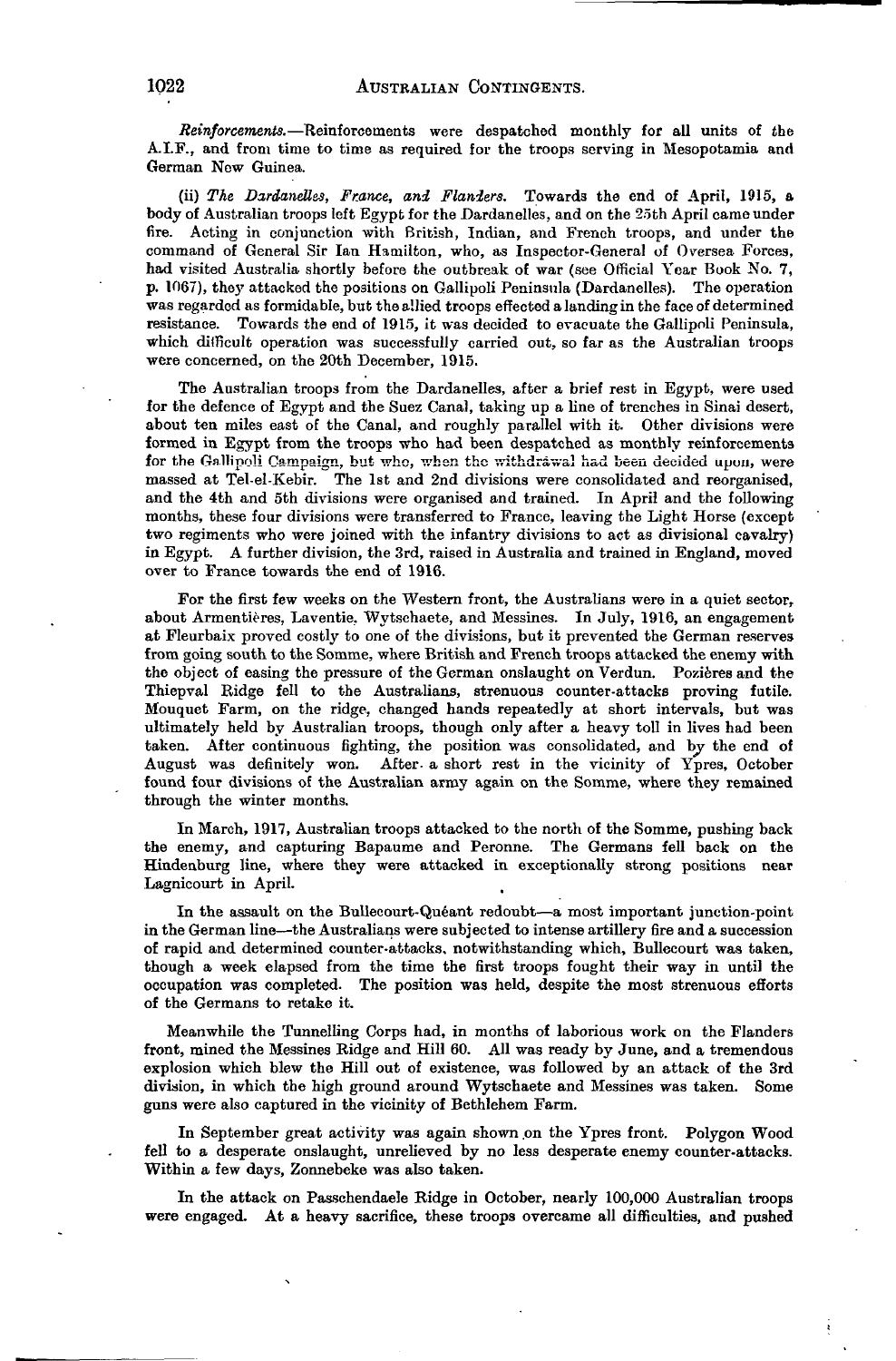the opposing troops back over a wide area. The rapid approach of winter conditions prevented for a time any further fighting of importance.

Towards the end of March, 1918, the Germans advanced to a heavy attack, which, developing along a wide front, was concentrating about Amiens, in the hope of opening thereby a way to Paris. As the result of a brilliant action at Villers-Bretonneux, the Australians were named the Saviours of Amiens. There followed a series of small battles on the Ancre-Somme front, and in the vicinity of Amiens.

In July, Hamel front was won, the action being notable as that in which Americans<br>first associated with Australian troops. On 8th August, a smashing blow was were first associated with Australian troops. delivered over a wide area which broke the enemy defence. All the five Australian divisions were in the line. Within a few days the position on the Somme was turned, and the enemy was thoroughly beaten. The Australian troops were given a short rest, and were again re-entering the line, when the news was received that the Armistice had been signed.

(iii) *Other Land Operations.* The Light Horse, which had remained in Egypt when the Australian infantry left for France, were reinforced by fresh arrivals from Australia, 'and organised into mounted divisions. Other reinforcements, together with some Yeomanry and New Zealanders, were organised into a Camel Corps. These troops became known as the Anzac Mounted Division, and formed the larger portion of the Desert Column of mounted troops. The Signal Service of this army was furnished by an Australian Signal Squadron.

In the Canal region, activity was shown by enemy forces at the beginning of 1916. After a futile attempt on the Canal early in February, 1916, Turkish troops were defeated at Jiff Jaffa in April. In June, Arabia revolted from Turkish suzerainty. At Romani, in the following August, a Turkish defeat was followed by rout.

Meanwhile the desert railway eastward from the Canal was being rapidly constructed, from its western base at El Kantara. The capture of El Arish and Magdhaba in December was followed by the battle of Kafa in January, 1917, where the Desert Column inflicted severe loss on the harassed enemy, and by clearing the Sinai desert of regular enemy troops, opened the way into Syria.

Strong Turkish positions were prepared about Gaza and Beersheba. In March and April, British attacks on these positions failed. A period of comparative inaction followed during the hot season. Here, as on the Western front, the Australians took part in a succession of dashing raids. In November, a great victory was scored in the third attack on Gaza. The occupation of Jaffa and Ramleh followed ; Jerusalem surrendered on 10th December. By Christmas, Southern Palestine was almost clear of the enemy.

Early in 1918 the Australians dashed into Jericho. Thereafter for some months, the advance was slow, but steady. In September the plain of Sharon wag crossed, and the Light Horsemen greatly harassed the retreating enemy. Nazareth, Samaria, and Jenin fell in rapid succession. The Upper Jordan was crossed. Damascus was encompassed, and capitulated. The loss of Aleppo a few days before the cessation of hostilities, threatened the Turkish line of communications with Mesopotamia.

The Senussi, a tribe inhabiting the western frontiers of Egypt, had, through Turco-German intrigues, shewn open disaffection since the commencement of hostilities. On Christmas Day, 1915 (almost co-temporaneous with the evacuation of Gallipoli), the tribesmen were brought to a stand and totally defeated by a desert column in which was a large proportion of Australian horsemen. Further trouble developed in the following year, and in the battle of Matruh a large force of Arabs was defeated. A fresh revolt was crushed by the victory over the troops of the Sultan of Darfur at Fashen. After a period of inaction, the revolt was finally crushed in November, 1916.

Late in October, 1917, bodies of Australian troops were diverted to aid the Italians in their defence against the great Austro-German advance which began on the north-east Italian border.

In various theatres of war, Australian *personnel* was engaged on special duties, or on lines of communication. A Divisional Supply Park left Australia in 1915, and was on service in France before the Australian Infantry arrived there in April, 1916. In the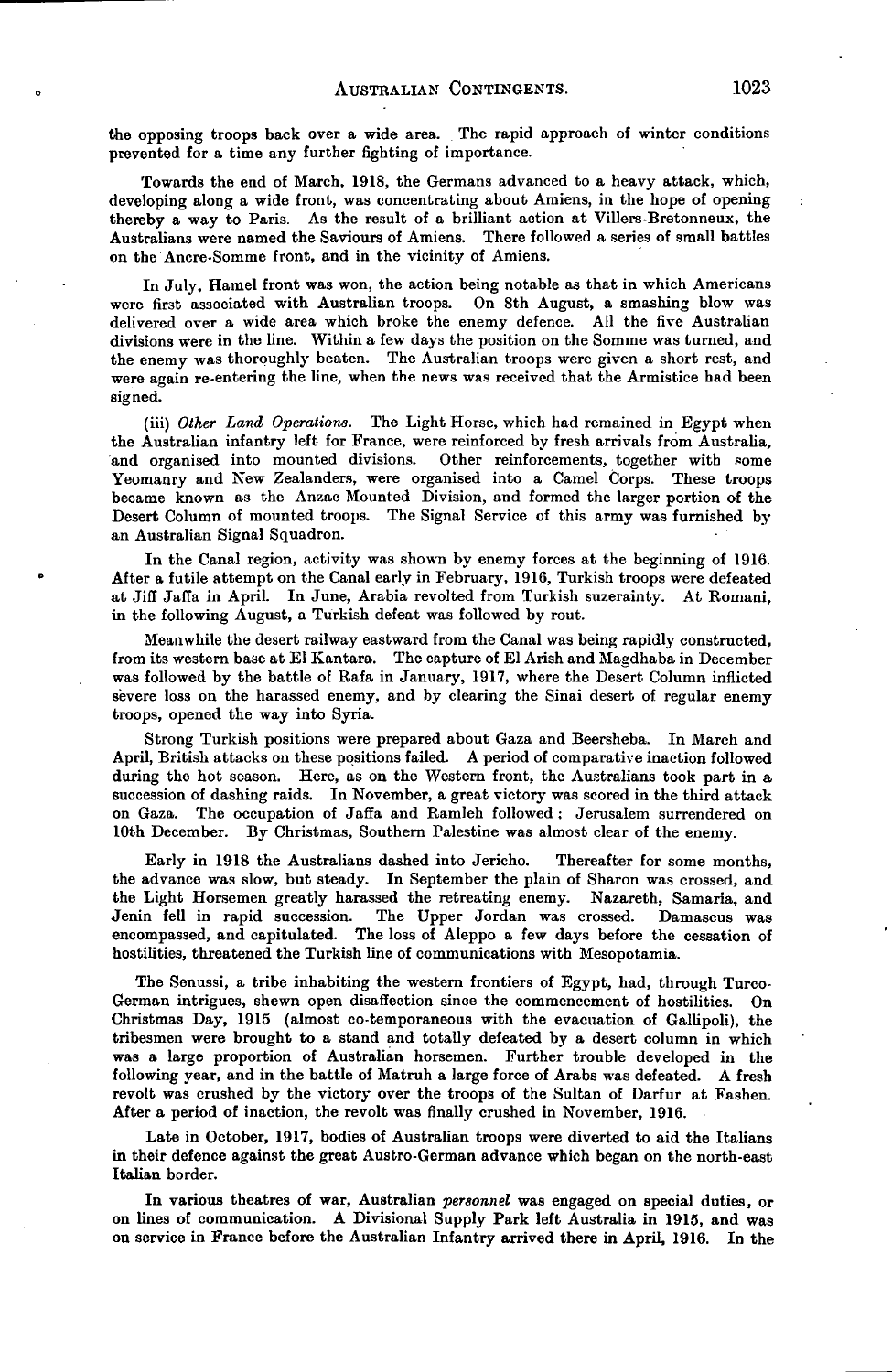same year, the Siege Artillery left for England, whence, training being completed; the unit crossed to France to work in conjunction with the Allied forces. Flying squadrons and wireless units served in Mesopotamia. A corps was recruited from men whose daily work is in the mines.

Flying units also undertook independent action in Eygpt, Palestine, and other places. On the European Western front, much use was made of this new arm. The provision of medical units, in addition to the three Field Ambulances that form an integral part of a division, was made possible by the large numbers of the medical and nursing professions who offered for service. Hospital ships, and general, auxiliary, stationary and casualty clearing hospitals were established and maintained in Egypt, the Mediterranean, Great Britain, and France. Upon special request of the Imperial authorities, a number of Australian medical men served with the Imperial Army, and a number of trained nurses with the Salonika force. Other localities where medical and nursing work has been accomplished by Australians were New Guinea, Mesopotamia, India, the Persian Gulf, East Africa, and Vladivostock.

The number of casualties announced by the Defence Department to 31st December, 1918, was as follows :—

|                               |       |                      |                      |                      |                      |                           | All'Ranks.      |
|-------------------------------|-------|----------------------|----------------------|----------------------|----------------------|---------------------------|-----------------|
| Deaths from wounds or disease |       | $\ddot{\phantom{1}}$ | $\ddot{\phantom{0}}$ | . .                  |                      | $\sim$<br>$\cdot$ $\cdot$ | *58,961         |
| Missing and prisoners of war  |       | $\ddot{\phantom{0}}$ | . .                  | $\cdot$ $\cdot$      | . .                  | $\cdots$                  | *4,098          |
| Casualties from wounds or gas |       | $\cdot$ $\cdot$      | $\cdots$             | $\ddot{\phantom{1}}$ | $\sim$               | $\cdots$                  | 166,811         |
| Sick                          | . .   | $\ddot{\phantom{0}}$ | $\cdot$ $\cdot$      | $\cdot$ $\cdot$      | $\bullet$            | $\ddotsc$                 | 87,865          |
| Casualties not specified      |       | $\bullet$ $\bullet$  | $\ddot{\phantom{0}}$ | $\cdot$ $\cdot$      | $\cdot$ $\cdot$      | . .                       | $*218$          |
|                               |       |                      |                      |                      |                      |                           | $\cdot$ $\cdot$ |
|                               | Total | . .                  |                      |                      | $\ddot{\phantom{0}}$ | $\ddot{\phantom{0}}$      | 317,953         |

### CASUALTIES IN AUSTRALIAN IMPERIAL FORCE TO 3Ist DECEMBER, 1918.

The figures marked \* represent actual net totals after all corrections consequent upon erroneous and later advice, etc., have been taken into account. The wounded and sick represent totals reported by cable and are in excess of the actual number of men affected, because many are admitted to hospital more than once.

(iv) *The Expeditionary Force in the Pacific.* Upon the suggestion of the Imperial Government, the Commonwealth also despatched an expeditionary force against certain German possessions in the Pacific Ocean. The force contained both naval and military details, and consisted of six companies of the Royal Australian Naval Reserve, one battalion (eight companies) of infantry, two sections of machine guns, a signalling section, and army medical details.

The main objects of the expedition were to seize German wireless stations in the Pacific, to occupy German territory and hoist the British flag, and to arrange for temporary administration.

A complete self-contained force of the above-named units, fully armed'and equipped, left Sydney on 19th August, 1914, under escort of vessels of the Royal Australian  $N$ avy.

The Naval Board, besides distributing the orders and instructions of the Admiralty, under whose control the Royal Australian Navy was placed, arranged for the supply of coal, oil, stores, munitions, etc., and for the dissemination of intelligence. The task of the Australian Navy was of a three-fold nature: (a) to police the seas and ensure that they should be uninterruptedly free to commerce;. (b) to co-operate in ridding the seas of the enemy's cruisers and in destroying his bases and sources of supply; (c) to assist .in convoying the expeditionary forces-to Europe and to the German Pacific, possessions.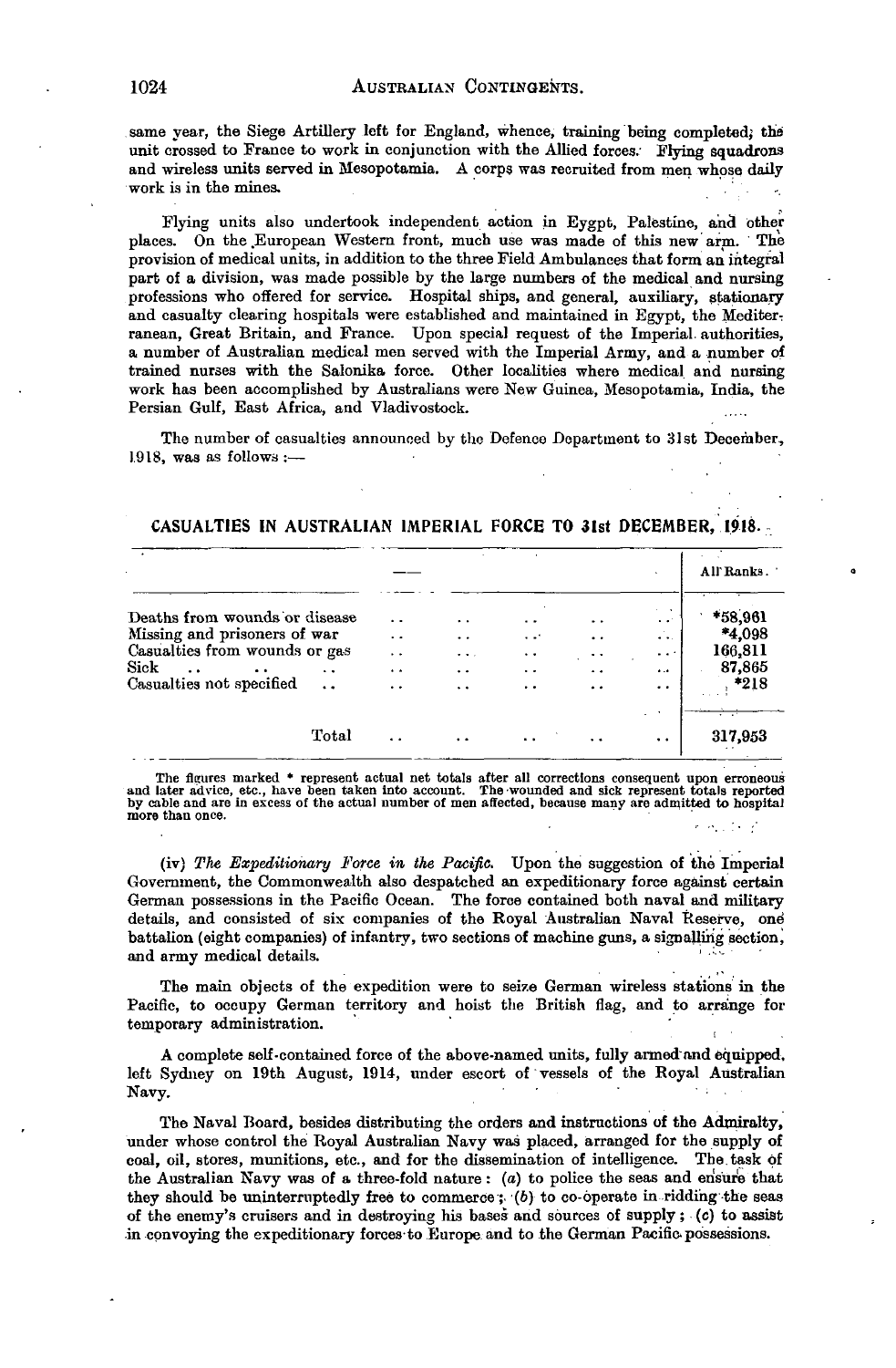$\cdot$ . The operations against the German colonial troops resulted, within two months, in the capture of the whole of the enemy's possessions in the Pacific. The German Pacific wireless chain was broken. Several of her ships were captured. Samoa was occupied by a force from New Zealand. The German Pacific Protectorate *(Das Deutsches Sudsee Schutzgebiet)* was terminated. It comprised German New Guinea, the Bismarck Archipelago, the two northernmost islands of the Solomon group (Bougainville and Buka), the choicest island of the Samoan group (now occupied by New Zealand), the Marshall Islands, the Carolines, Pelew, and the Ladrones (except Guam, which belongs •to America). Of these groups, the Bismarck Archipelago is the most important. It includes 'New Britain, New Ireland, New Hanover, and several small islands—the Admiralty, Natty. Exchequer, Hermit, Anchorite, French, Gervit Denys, Sir Charles Hardy, St. John, St. Mathias, Squally Islands, and others. ^

(v) *The Australian Navy in the War.* While in peace time the Australian Navy is under the sole control of the Commonwealth Government (subject to the maintenance of a general uniformity of training and discipline, which allows interchangeability of officers and men between the British and Australian naval forces), it has been understood from the outset that in time of war the Commonwealth Government would place its Navy at the disposal of the Imperial Authorities, and that thereupon the squadron would become an integral part of the Imperial fleet for the duration of the war. In 1909 the Fisher Ministry offered to make this transfer automatic; but at that year's Conference it was arranged that it should be left to the good feeling of whatever Government should be in office when a war broke out.

The first actual warning of the impending war in 1914 reached Australia on 30th July from the officers commanding the East Indies and the China squadrons. The Naval Board had already taken preliminary steps towards a war organisation, and on the 31st it was established. On 3rd August the Federal Government made a definite offer to place the squadron under Admiralty control in the event of war, and this was formally done on the 10th.<sup> $\sim$ </sup> From that date, all ships, officers and seamen of the Commonwealth Naval Forces became an integral part of the Imperial Navy " during such period as the state of war against Germany shall continue."

At the outbreak of war the *Australia* and *Sydney* had been in Australian waters barely .nine months, but the greater part of this time had been spent in hard training for active service. When war became imminent, the squadron was off the Queensland coast; in four days it was ready for war, although most of. the ships had to be recalled to Port Jackson for refit. Directly war was declared, it was sent north to search the German Islands for the German squadron, of which nothing was known except that it was somewhere in the Pacific. The search had scarcely begun, however-Simpsonshafen and a few other bays in the Bismarck Archipelago had been drawn blank—when the *Australia* was recalled by Imperial orders to escort New Zealand troops to Samoa, returning from that task to escort Australian troops (including a contingent of the Naval Brigade) to Eabaul, while the light cruisers visited Nauru and Anguar and destroyed the German wireless stations on those islands. Directly these operations had been carried out, the light cruisers were withdrawn from the Pacific altogether, and allotted to escort to Egypt the first convoy of Australian troops for European service.

This left the *Australia,* the *Encounter,* and the three destroyers to resume the search for the German squadron, which meanwhile had appeared for a moment off Samoa and incidentally raided the cable station at Fanning Island. Accordingly the *Australia,* after helping to complete the occupation of German New Guinea, proceeded to Fiji and instituted a series of sweeping movements eastwards, in case the German ships should design, to recapture Samoa or attack Australasian trade. When, early in November, the German squadron was found on the Chilean coast (where it fought a successful action with a weaker British squadron), the *Australia* was despatched to Mexican waters to join an allied squadron, and in the end followed the Germans into the Atlantic. There • she captured their store-ship—the warships themselves having been destroyed off the Falklands by Admiral Sturdee—and went to England to become one of the Grand Fleet's • battle cruisers in the North'Sea. • • " ' . *•.'.•• •*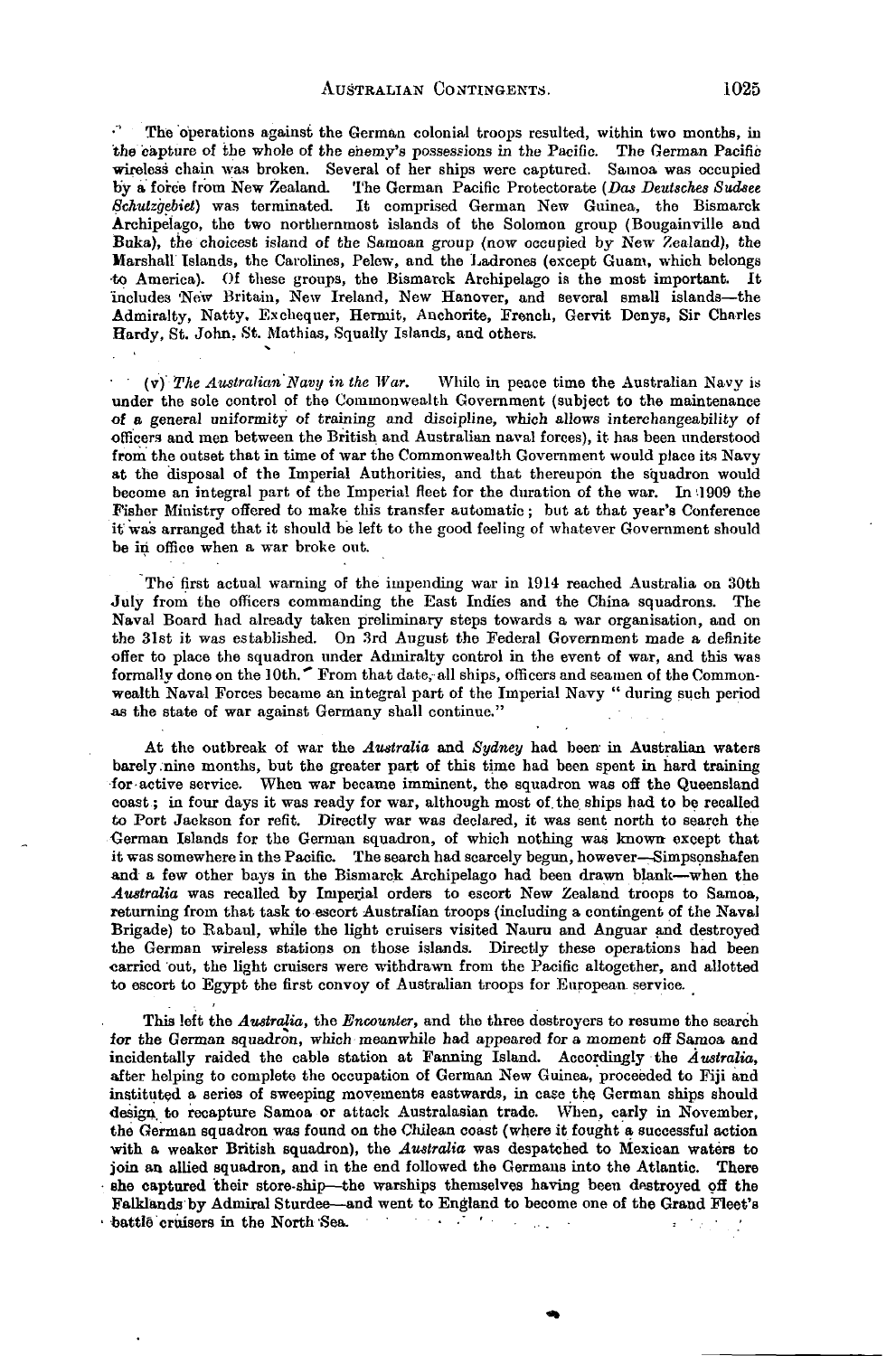The destroyers had from the first taken a very active part in New Guinea operations. They had by night penetrated the harbour at Simpsonshafen during the first visit to Rabaul; they had shared in the second attack on Rabaul, and landed a contingent to assist in the fighting for the wireless station ; when the *Australia* left for Fiji, they searched the coast of German New Guinea and the adjacent islands for any small German warcraft that might be lying hidden up one or other of the big rivers. In the course of this work they explored the Sepik River, the most important in New Guinea, for several hundred miles inland. Subsequently, up to the spring of 1915, they maintained a patrol of the north-eastern coasts of Australia, and were then despatched to join the China squadron, which was chiefly employed in destroying enemy trade and thwarting enemy plots in the area between Colombo and Timor.

The rest of the Australian squadron was now scattered over the oceans. The *Melbourne* and *Sydney,* having convoyed the troops safely to Egypt (on the voyage the *Sydney* intercepted and destroyed the raider *Emden* which had gravely damaged British commerce in the Indian Ocean), were allotted to the North Atlantic patrol and spent the next two years in guarding trade and searching for enemy raiders between Halifax and the Amazons. The *Pioneer,* which had begun the war as patrol-ship off Western Australia, joined a squadron at work on the East African coast, and took part in the destruction of the *Koenigsberg* and the occupation of German East Africa. Of the two Australian submarines, one was lost near Rabaul, apparently not by enemy action ; the other was sent to the Dardanelles, was one of the first submarines to enter the sea of Marmora, and was wrecked there by the Turks. Two small vessels, the *Psyche* and *Fantome,* placed by the Admiralty under Australian control, joined the China squadron in July, 1915, and took up patrol work in the Bay of Bengal, and a German yacht, the *Komet,* which had been captured in a New Britain harbour and converted into H.M.A.S. *Una,* was used to patrol the coast of New Guinea and the Bismarck Archipelago.

Between December, 1915, and October, 1916, three destroyers and a light cruiser, all built at Cockatoo Island, were commissioned and put on active service. The destroyers went to Singapore to relieve those already with the China squadron, the *Brisbane* was sent to the Mediterranean. But events of the early months of 1917—when the German submarine campaign was intensified, and evidence came to hand of the presence of raiders in both the Indian and the Pacific oceans—altered the whole disposition of the Australian ships. The *Melbourne* and *Sydney* were recalled from the Atlantic patrol to join a light cruiser squadron of the Grand Fleet; the *Brisbane* came back from the Mediterranean to search the Indian Ocean, and afterwards patrolled the ex-German islands ; the destroyers, all six of them, were sent to the Mediterranean to escort convoys and support an anti-submarine barrage in the mouth of the Adriatic. The *Encounter,* which had for a long time been patrol vessel off Fremantle, convoyed troopships between New Zealand and Colombo and at intervals visited the Western Pacific ; and the safety of the Australian coast was ensured by a system of local patrols carried out by specially commissioned sloops and gunboats, while mines laid by the Indian Ocean raider *Wolf* before these precautions had been taken were swept up by specially equipped mine-sweepers. At the close of hostilities the *Australia,* two light cruisers, and the two fleet auxiliaries were serving in British waters ; the third light cruiser and six destroyers in the Mediterranean; the *Encounter* was guarding the Australian trade route in the Indian Ocean, and the *Fantome* that through the Western Pacific ; the *Una* was patrolling New Guinea waters; and seven smaller vessels were on the coastal patrol

It is worth note that during the war Australian vessels were twice called on to assist the Condominium authorities in maintaining order in the New Hebrides—the *Una* acting with a French warship in 1916, and the *Fantome* by herself in 1918.

Apart from the doings of the sea-going Navy, important work was done throughout the war by Naval forces acting on land and along the Australian coast. Thus the Royal Australian Naval Brigade conducted the examination services in force at each defended

 $\tilde{\mathbf{c}}$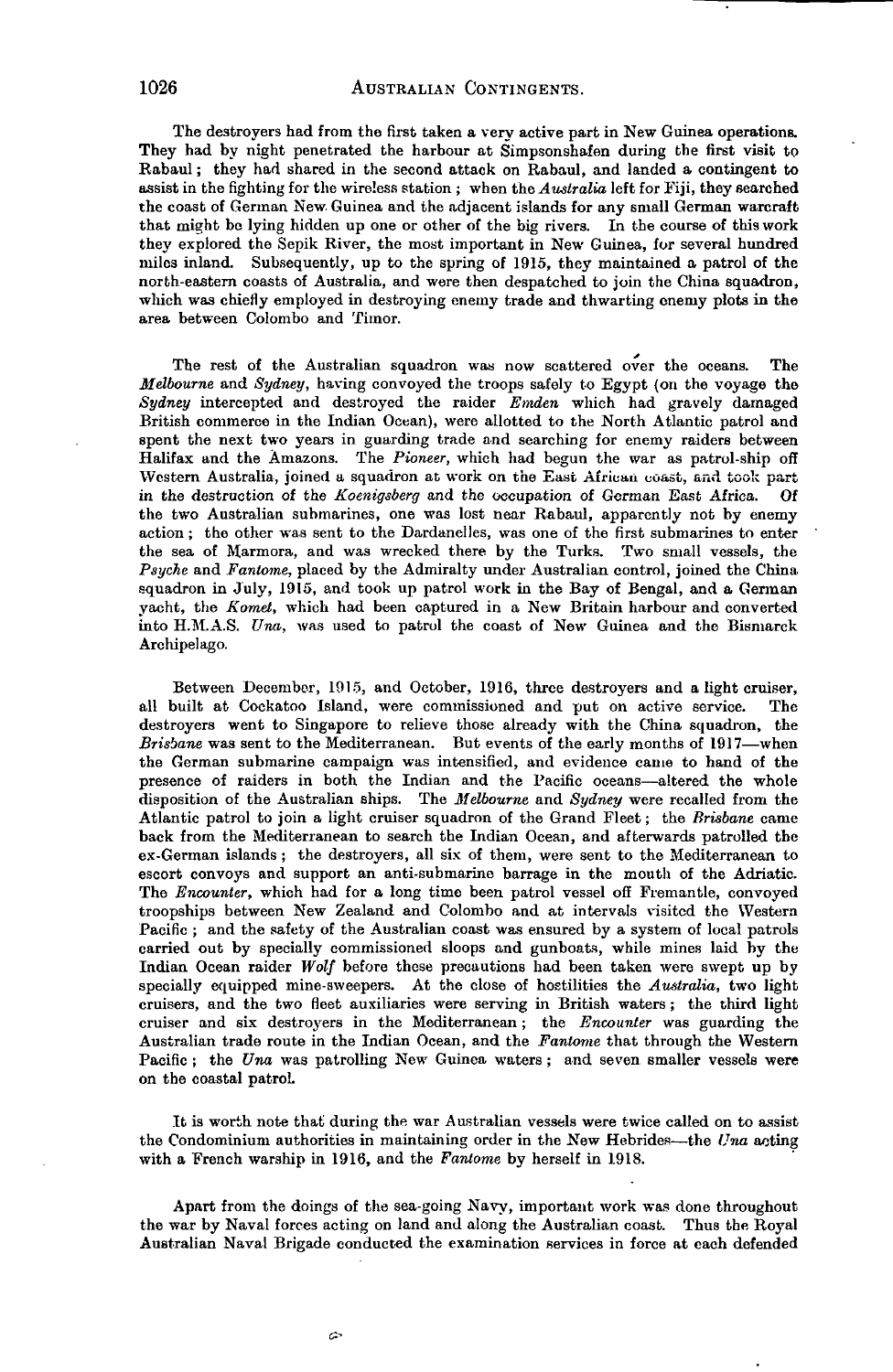## AUSTRALIAN CONTINGENTS. 1027

port, the signal and lookout stations, harbour patrols, wharf and dock defences, and other similar duties, besides manning the coastal patrol vessels and mine-sweepers already mentioned. It also contributed to the fighting forces oversea a contingent which fought in German New Guinea, and a Bridging Train which operated at Gallipoli and in Egypt; supplied many ratings both to the sea-going navy and *to* the naval radio service ; and provided gun crews and signalmen to many transports and merchantmen.

The Naval Dockyards and similar establishments during the war built one light cruiser (a second is nearly ready), three destroyers, a fleet collier and numerous small craft, fitted up more than 70 transports, with accommodation for 113,000 men and 17,000 horses, converted the *Komet* into the *Una,* and supplied gun platforms to 64 merchant vessels for defensive purposes. The Transport Branch organised and completed the despatch to Europe of about 350,000 troops and Naval forces, besides nearly 38,000 horses, and—until the control of shipping was taken over by a separate Department sent away cargo to the value of nearly 13 millions sterling. Important work was also carried out by the other Naval establishments. ^

The operations of the R.A.N. Radio Service during the war' included organisation and control of the Naval Wireless Telegraph Shore Stations of Australia and the Pacific for the conduct of communications with H.M. and H.M.A. ships, transports, and all vessels of the mercantile marine.

The success of Fleet operations in Australian, Pacific or Indian waters depends to a considerable extent upon efficient wireless communications. and all other vessels on the high seas during the war are controlled by wireless telegraphy, and their-safety against enemy submarines, mines, raiders, etc., is largely dependent upon the efficiency of apparatus and operators.

About 350,000 Australian troops were transported to the seat of war. No ship was permitted to proceed to sea without a certificate that her wireless equipment was in first-class order, and that efficient operators were on board. This was only possible by adopting a system of rigid inspection of ships' installations at the various ports in Australia, and the training, instruction, and appointment of wireless operators to the various ships. Over 300 operators were trained and appointed as additional operators to transports. All ships carrying troops throughout the war carried not less than three operators, and kept continuous watch.

Besides the general conduct of communications with the Fleet, transmission of instructions to transports and ships of the mercantile marine, transmission of warnings, etc., the stations were engaged in looking out for and intercepting enemy signals, the origin of which had to be traced.

During the last two years of the war, Australian stations intercepted messages from England, Germany, France, and also from American stations. British stations were heard from time to time. The daily intercept from Nauen High-power Wireless Station in Germany on many occasions reached over 2,000 words, the distance bridged being over 12,000 miles.

The work of the Department further included the manufacture, supply, and fitting of wireless plant and equipment required for H.M. and H.M.A. ships, transports, and shore stations, besides carrying out the necessary repairs to wireless plant, and providing additional new apparatus to keep the installations abreast of scientific development.

About 20 new wireless installations were manufactured, and a considerable amount of new apparatus had to be fitted in transports, etc., for Admiralty purposes. The acquisition of suitable wireless telegraphy works enabled the Naval Service to adequately meet the requirements of the war.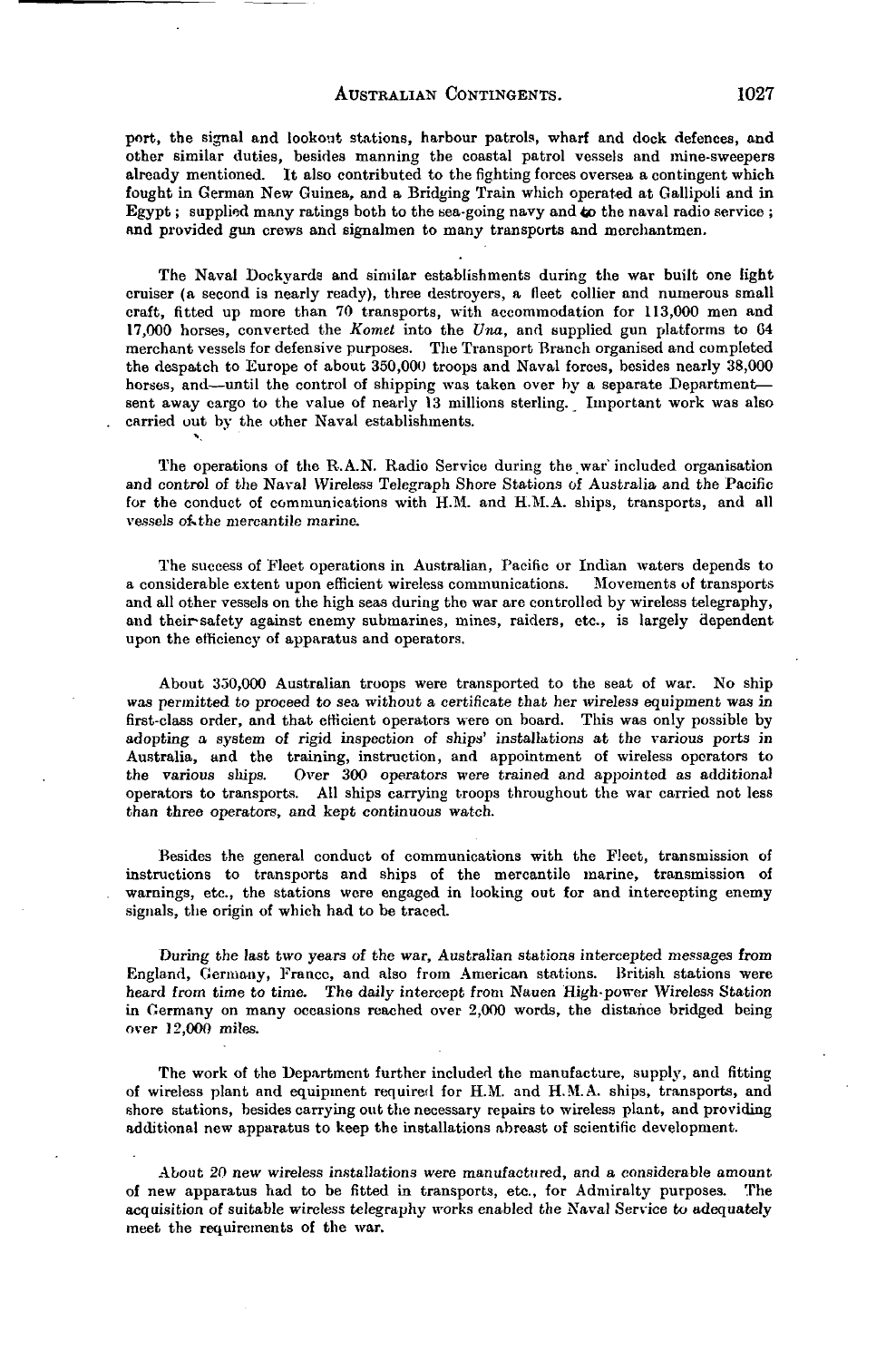(vi) *Special War Expenditure, 1914-18.* The estimate of special war expenditure as given in the annual estimates, 1917-18, is shewn below. The war expenditure for the three previous years is also given. Reference to War Finance will be found in Section XIX., Commonwealth Finance, pp. 763, 764 and 771.

| Particulars.                                                                                                                                                | $1914 - 15.$         | $1915 - 16.$       | $1916 - 17.$                   | $1917 - 18.$                           | $1918 - 19.$ (a)              |
|-------------------------------------------------------------------------------------------------------------------------------------------------------------|----------------------|--------------------|--------------------------------|----------------------------------------|-------------------------------|
|                                                                                                                                                             | £                    | £                  | £                              | £                                      |                               |
| Special expenditure on Expeditionary<br>and Australian forces-<br>Naval<br>$\ddot{\phantom{a}}$                                                             | 4,288,253            | 5,249,166          | 4,089,919                      | 3,893,627 Y                            | 3,867,300                     |
| Military<br>$\ddot{\phantom{0}}$<br>Interest on outstanding amounts due<br>Australian<br>of<br>maintenance<br>for                                           | 10,232,787           | 32,474,340         | 47,667,248                     | 50,956,888                             | 65,655,000                    |
| troops at the front                                                                                                                                         | $\ddot{\phantom{0}}$ |                    |                                |                                        | 3,430,000                     |
| Interest on loan from British Govern-<br>ment for war purposes<br>$\ddot{\phantom{1}}$                                                                      | 36,489               | 843.893            | 2,082,258                      | 2,477,288                              | 2,377,656                     |
| Interest on Commonwealth War Loan<br>Interest on Treasury Bills in aid of                                                                                   | . .                  | 999,976            | 2,723,823                      | 447月3,355日                             | 7,744,000                     |
| Revenue<br>Sinking Funds on Loans for War Pur-                                                                                                              | 78,656               | 14,845             | 14.485                         |                                        |                               |
| poses                                                                                                                                                       | $\ddot{\phantom{0}}$ | 200,777            | 1,167,127                      | 761,191 <sup>*</sup>                   | 1,194,410                     |
| Grant to Australian Soldiers' Repatria-<br>tion Fund<br>$\cdot$                                                                                             |                      | 250.000            |                                | $200,000 -$                            | 1,000,000                     |
| War Pensions<br>$\ddot{\phantom{a}}$<br>. .<br>$\ddot{\phantom{1}}$<br>War Census<br>$\ddot{\phantom{0}}$<br>$\ddot{\phantom{0}}$<br>$\cdot$ .              | 437<br>. .           | 139,460<br>57,444  | 1,185,907<br>11,711            | 2,831,386<br>40                        | 5,180,853<br>100              |
| Referenda, Military Service<br>$\ddot{\phantom{1}}$<br><b>Trading Vessels</b><br>$\cdot$ .<br>Miscellaneous<br>$\ddot{\phantom{0}}$<br>$\ddot{\phantom{0}}$ | 153,973<br>219,305   | 318,285<br>643,170 | 79,427<br>674.565<br>1,817,275 | $85.385 +$<br>994.520<br>$3,026,710$ . | 1,000<br>275,000<br>9.289.092 |
| Premiums on Life Assurance policies<br>of Commonwealth public servants<br>who are members of Expeditionary<br>forces                                        | 1.435                | 10,590             | 22,146                         | 29,268                                 | 30,000                        |
| Total<br>$\ddot{\phantom{a}}$                                                                                                                               | 15,011,335           | 41,201,946         | 61,535,891                     | b70,009,658                            | 100,044,411                   |

#### SPECIAL WAR EXPENDITURE, 1914 TO 1918.

Figures are in some cases liable to small adjustments by audit.<br>(a) Estimate. (b) Includes a credit of  $\text{\pounds}3,267,308$ .  $(b)$  Includes a credit of £3,267,308.

(vii) *War Pensions.* Pensions payable under the War Pensions Act 1914 in case of death or incapacity are on the following scale:—

#### SCALE OF PENSIONS PAYABLE.

*(a)* To widow on death of member of forces, or to member upon total incapacity :—

| Rate of Pay of<br>Member per day<br>st date of Death<br>or Incapacity.                            | Pension<br>Payable to<br>Widow<br>per fortnight.                                                                                       | Pension<br>Payable to<br>Member upon<br>Total<br>Incapacity<br>per fortnight.                                                                | Rate of Pay of<br>Member per day<br>at date of Death<br>or Incapacity.                            | Pension<br>Pavable to<br>Widow<br>per fortnight.                                                                                  | Pension<br>Payable to<br>Member upon<br>Total<br>Incapacity<br>per fortnight.                       |  |  |  |
|---------------------------------------------------------------------------------------------------|----------------------------------------------------------------------------------------------------------------------------------------|----------------------------------------------------------------------------------------------------------------------------------------------|---------------------------------------------------------------------------------------------------|-----------------------------------------------------------------------------------------------------------------------------------|-----------------------------------------------------------------------------------------------------|--|--|--|
| d.<br>8.<br>-6<br>0<br>7<br>$\Omega$<br>9<br>0<br>10<br>0<br>10<br>6<br>6<br>11<br>12<br>$\Omega$ | £<br>d.<br>8.<br>2<br>0<br>0<br>2<br>3<br>$\Omega$<br>$\mathbf{2}$<br>9<br>0<br>3<br>12<br>2<br>13<br>9<br>9.<br>2 16<br>n<br>217<br>з | £<br>d.<br>з.<br>3<br>0<br>0<br>3<br>$\boldsymbol{2}$<br>0<br>3<br>6<br>0<br>3<br>8<br>0.<br>3<br>9<br>0<br>3<br>11<br>0<br>3 12<br>$\Omega$ | d.<br>8.<br>13<br>17<br>6<br>22<br>В<br>30<br>37<br>в<br>45<br>0<br>50<br>$\Omega$<br>and upwards | s. d.<br>£<br>-19<br>2<br>0<br>3<br>-10<br>0<br>17<br>3<br>в<br>4<br>9<br>-0<br>5<br>0<br>9<br>5<br>12<br>3<br>6<br>$\Omega$<br>o | f. s. d.<br>3 14<br>0<br>∩.<br>4<br>Б<br>4<br>0<br>15<br>4<br>0<br>5<br>5<br>5<br>15<br>O<br>6<br>0 |  |  |  |

*(b)* To each child (son, daughter, stepson, stepdaughter, or adopted child of member •of forces, under 16):—Twenty shillings per fortnight for the first child, fifteen shillings per fortnight for the second child, and ten shillings per fortnight for the third and each subsequent child.